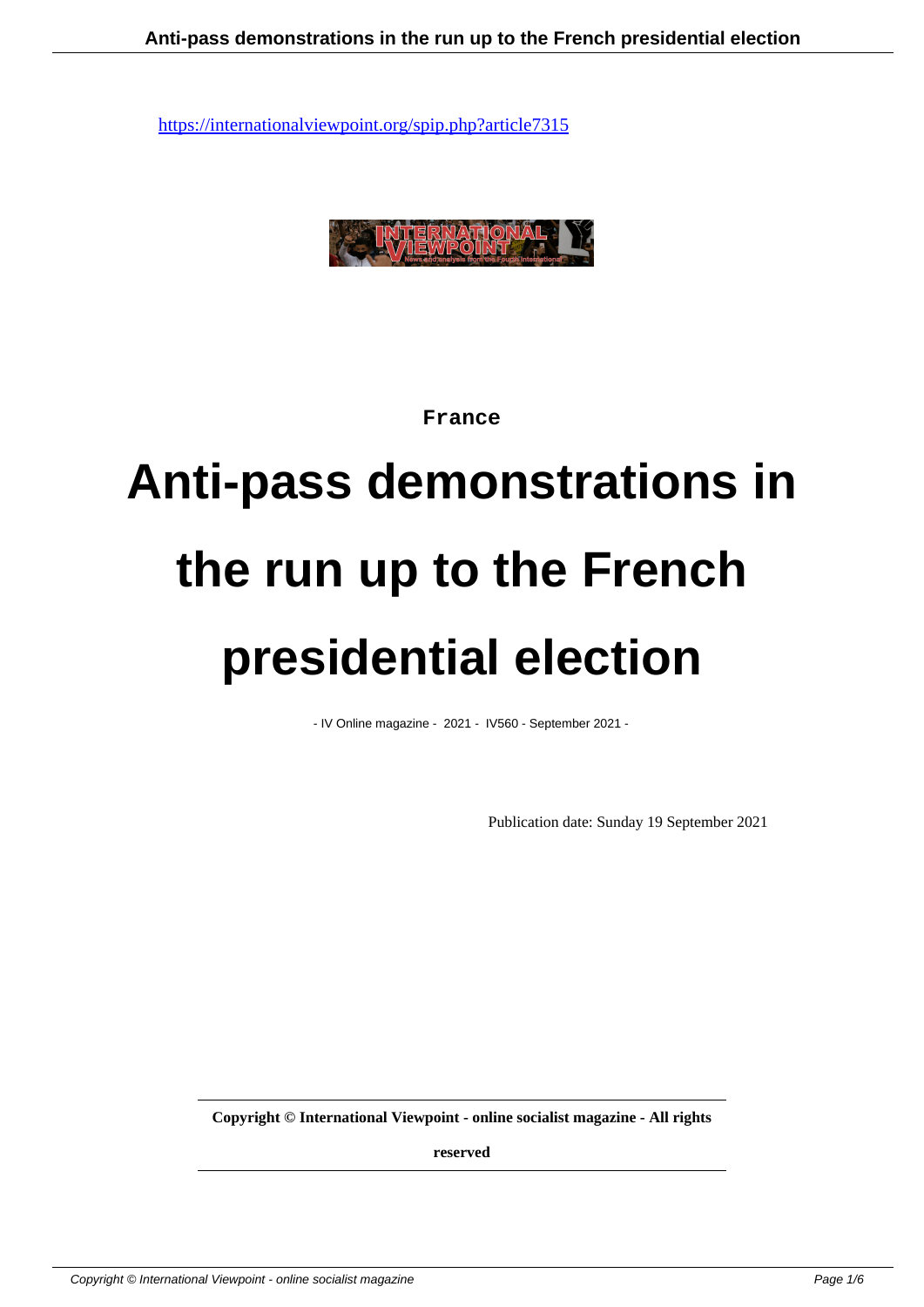**Since mid-July there have been weekly demonstrations on Saturdays against the health pass introduced by the Macron government to control entrance first to musems, theatres and cinemas, extended in early August to bars, cafés and restaurants and long distance domestic travel. [**1] These demonstrations were fuelled by the 15 September deadline for healthworkers to be vaccinated or be suspended without pay. [2]

 Dan La Botz of *New Politics* spoke to John Barzman about teh significance of these demons[tra](#nb1)tions. [*IVP*]

## **New Politics - What are the recent demonstrations in France all about? Who is taking part in them? What do they want?**

**John Barzman** - The present Saturday afternoon city center demonstrations in France began on July 17, in response to President Macron's televised announcement on July 12 that the COVID epidemic continued to be a problem and his proposal to institute a «sanitary pass». This followed overly optimistic predictions that the end of the pandemic was in sight. The protests tried to influence votes on the law in the National Assembly and Senate until the measure was adopted July 24. They then shifted to encourage disobedience and resistance. Growing numbers of people attended until about August 14: hundreds of thousands in over two hundred cities, with larger turnouts in southeastern France where the far-right gets more votes. After that date, a slight decline was observed, possibly linked to the steady increase in vaccinations.

The initiators included dissident leftists from the CGT (France's largest labor federation), France Insoumise (Jean-Luc Mélenchon supporters), SUD (a radical union federation), as well as the Gilets Jaunes, (Yellow Jackets), antivax conspiracy networks like Reinfocovid, New Age «self-development» gurus, and undercover far-right militants posing as apolitical citizens. Their immediate success was due both to growing discontent with the «anti-social» policies of the Macron government (retirement, downsizing public hospitals, unemployment compensation), authoritarian measures as well as his mishandling of the pandemic. They were also able to tap into pre-existing protests : surviving Gilets Jaunes groups, antivax actions visible on May Day for example, police and health workers' actions, those who had participated in the «Nuit Debout» (Stay all Night) protests of 2016.

The Saturday rallies have few picket signs and banners; they rely mainly on social network interactions. They are officially «single issue»: only against the health pass, uniting non-vaccinated and vaccinated people, pro-vax and antivax. In fact they are overwhelmingly antivax and the most obvious target of hatred is President Macron. Under the influence of antivax and far-right groups, the slogans have sometimes added: «against obligatory vaccination», «freedom of choice» or simply «Freedom».

### **NP - What is the "pass sanitaire," the health pass, at the center of these protests?**

**John Barzman -** The sanitary pass is an electronic document (which can be printed on paper) to be shown by individuals (usually with their mobile phones) to controllers. It was to be used first, in July and August, in museums, restaurants, long-distance transport and the like, then, beginning on September 15, to verify vaccination or alternatively a recent negative test in «front-line» professions (health workers and others in contact with the public), under penalty of suspension from their job.

All parties of the left represented in parliament (France Insoumise, the Communist Party, PCF; EELV Greens, Socialist Party, SP; and their satellites) voted against the pass, but did not plan any action against it, either because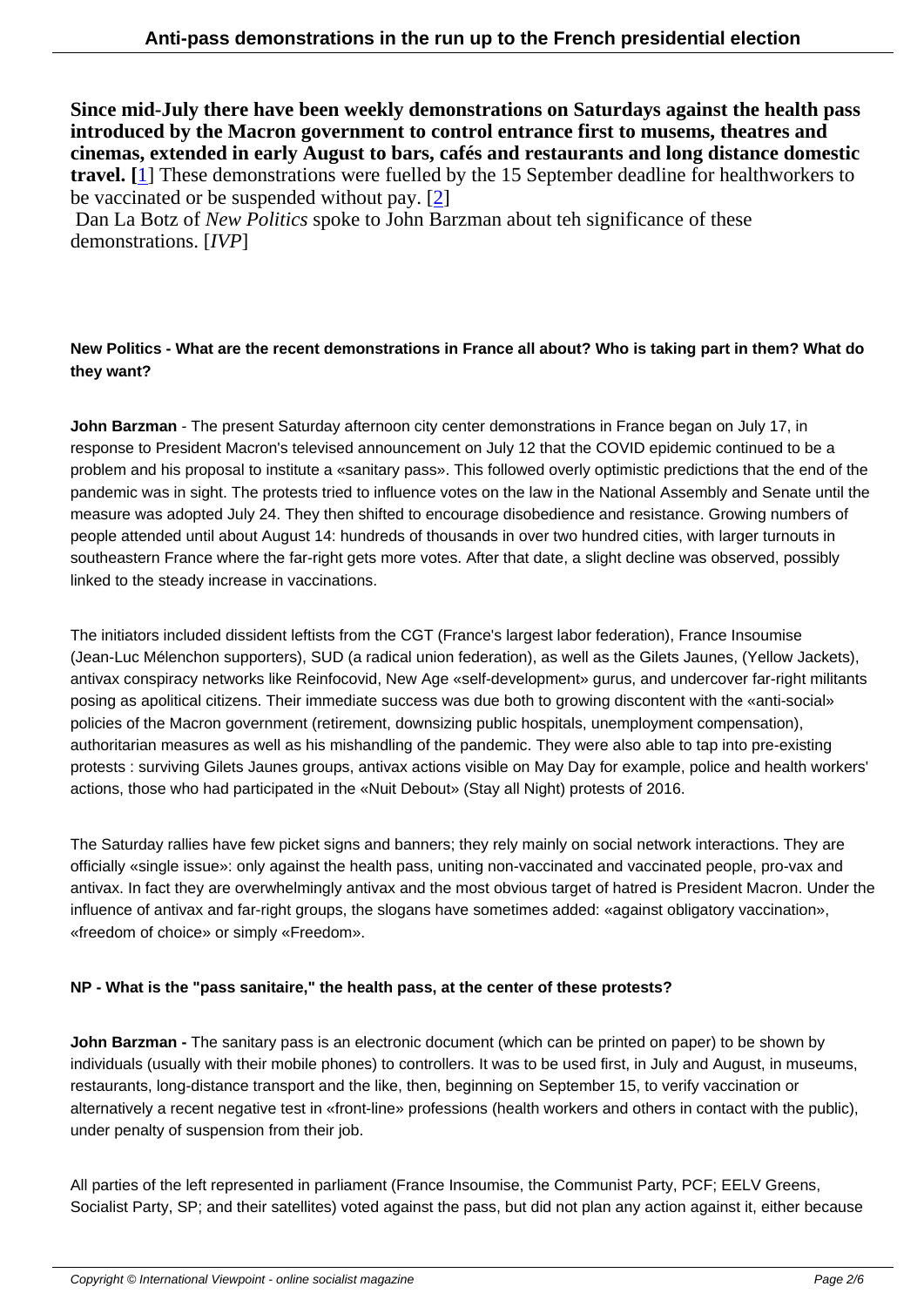they were on summer holidays, or more likely because they were almost totally absorbed by promotion of their candidates for the presidential elections scheduled for April 10 and 24, 2022. Trade union federations were also relatively quiet, leaving the field open to «bottom up» citizen initiatives and the far right.

Focusing on the sanitary pass allows several sources of discontent to converge and produce an extremely heterogeneous movement. Here are some currents that caught my attention.

1) Small business owners, sometimes economically vulnerable, such as owners of restaurants and bars, theaters and clubs, personal care establishments, some of whom had benefited from the generous compensations distributed by the government during the early phase of the pandemic, feared that their recovery would be jeopardized by the pass.

2) A minority of health workers, overworked, underpaid, disoriented by the zigzags of government policy on the epidemic and lack of recognition of their efforts in underequipped and understaffed hospitals, also decided to refuse to comply.

3) Transit workers and some teachers wondered how they would be affected.

4) Followers of non-traditional medicine (naturopathic, homeopathic, yoga), opponents of over-reliance on medication and «Big Pharma», admirers of dissident medical researcher Didier Raoult, all of which already had a preexisting infrastrucure (Internet and street spectacles).

5) Some left militants claimed that the pass increased discrimination because of the lower rate of vaccination in underprivileged neighborhoods, due in reality to underinformation, undereducation, closure of health and other public service antennas, poor transit facilities, unemployment, and poverty.

6) In my opinion, police trade unions have not received the attention of the media in this series of events that they deserved. Just before, they were prominent in a May 19 protest in front of the National Assembly supported by all parties (left and right, except Mélenchon). The demonstration initiated by Alliance (a right-wing police trade union) asked for more funding, more freedom of action, less control of the police by the judiciary. The police claimed that photographers and journalists as well as reinforced state control of their day-to-day work (cameras, review boards) were an attack on «freedom». In July in the anti-pass movement, while police unions were preparing to bargain with the government on new improvements for the police force and rejection of massive demands for citizen oversight after incidents of police brutality, the police avoided the limelight. Nevertheless, they let it be known that the pass was unnecessary additional work for the police and the first month of demonstrations was free of any police interference. The predominance of the slogan «Freedom» in the abstract allows the unholy alliance of Gilets Jaunes who were brutalized by the police, and policemen who want to be liberated from burdensome citizen control.

7) Anti-authoritarian movements concerned with growing big business and state control over the media, used the internet to play a role, particulary on the social networks. They reject facial identification techniques, denounce public medical record leaks to private health insurance and pharmaceutical companies, and oppose state control over medical practices. This current was the most open to conspiracy theories and neo-fascist influences: they claim Macron is a dictator comparable to Hitler and Pétain, that they are the «Resistance», and that «international finance» is behind the vaccine, with the implication that Jews control the whole process.

### **NP - What is the role of the right in these demonstrations? Who makes up these rightwing groups?**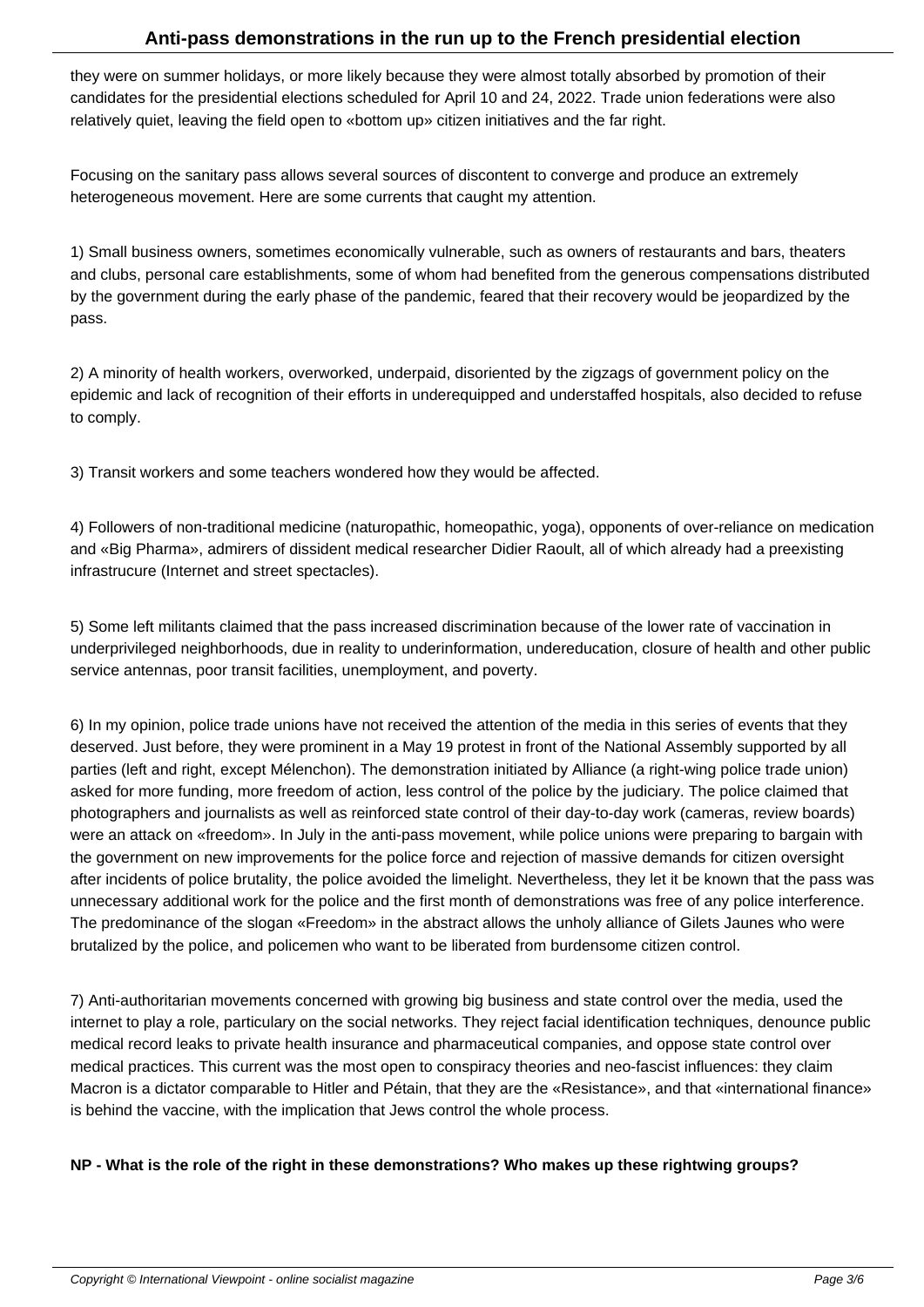**John Barzman -** Beyond the broad social and semi-political layers described above, two organized categories should be distinguished: issue-oriented groups and clearly identified ideologies and organizations.

The first category is best represented by Reinfocovid. It has appeared at various moments as denying the gravity of the pandemic, opposed to masks, or vaccinations, and now to the «pass» and to any «vaccinal obligation». It includes dissident embittered nurses, medical doctors, researchers, whose scientific credentials are often unclear. There are also parents concerned with the ability of their children to flirt. And internet influencers too. They tend to support Didier Raoult and his various proposals for alternatives to the best-known remedies, as well as guru Louis Fouché. After July 12, these networks encouraged the formation of Facebook pages titled «Anti pass sanitaire» followed by the name of a city or region, which immediately recruited hundreds of thousands of subscribers. They have equipment : sound systems, musical instruments, disguises (all-white uniforms), speakers and a hierarchy of influencers. They often admire the Trumpist movements of various kinds in the US and imitate their tactics.

The second category encompasses organized far-right groups, generally acting undercover or combining open interventions and quiet infiltration. The context is the decision of the main far right leader, Marine Le Pen, to present her party, Rassemblement national, as conventional republicans («banalisation») uninvolved in violence, and capable of uniting the French people («apaisement», «union nationale»). Her acceptance of the euro caused a split. Her number two leader, Florian Philippot, split and formed the Parti des patriotes with a more «sovereigniste» (nationalist) message. As Philipot was stagnating, he seized the opportunity of widespread social discontent, police demonstrations and the anti-pass moment to organize demonstrations in his own name, or in alliance with sections of the Gilets Jaunes. Other far-right groups known as «identitaires» have engaged in similar work. They combine this with infiltration of the broader movement promoting the actions called by their leaders, as well as the slogan «Freedom», and a ban on «corrupt» political organizations and trade unions. All of this is quite compatible with a future sudden call for unity behind the far right candidate, be it Marine Le Pen, Eric Zemmour, François Asselineau, or Nicolas Dupont Aignan, in exchange for prominent positions on the Marine Le Pen team. Or a far-right and right coalition, as advocated by Marion Maréchal Le Pen (Marine Le Pen's niece).

Another strong far right current is the Catholic fundamentalist («intégrisme catholique») group Civitas. Most recently, this organization acquired a mass audience and experience with organizing demonstrations and tactical relations with middle-of-the-road allies, in demonstrations against the law extending the rights of homosexual couples to marry (the «Mariage pour tous» law) in 2012-2013, actions which were dubbed «Manif pour tous» (the demonstration for everybody). There has been a constant resistance since then to each new measure going in that direction, in the name of protecting children, a theme which reemerges today as «protect our children against the evil vaccine».

### **NP - What has been the position of the unions and the left in general on this movement?**

**John Barzman -** As I mentioned earlier, all parties of the left voted against the «sanitary pass» in Parliament. Their arguments were that it was decided without consultation of opposition parties and social forces, it was counterproductive, inapplicable, resorting to repression instead of persuasion, in line with the authoritarian measures against social movements (law on security) and democratic rights. But none took any action ; their candidates or potential candidates for presidential contender or for leader of a united left-green opposition in the subsequent legislative elections, all feared alienating some key voters. Mélenchon tried to straddle the fence but his statements were attacked either by the pro-vaccine establishment or by the anti-vaccine street bullies.

The trade union federations, CGT, CFDT, FO, FSU, SUD, also did not approve the pass, but took almost no action against it. Some rank-and-file militants joined the anti-pass movement individually. Sometimes they were able to win the approval of local trade unions in some cities or sectors (health, education, transit). This exercised pressure on the confederations which seem to believe they had better not alienate militants or potential voters in the forthcoming union elections (2022 also), adding to their paralysis. They have united (except for the CFDT) in calling for a major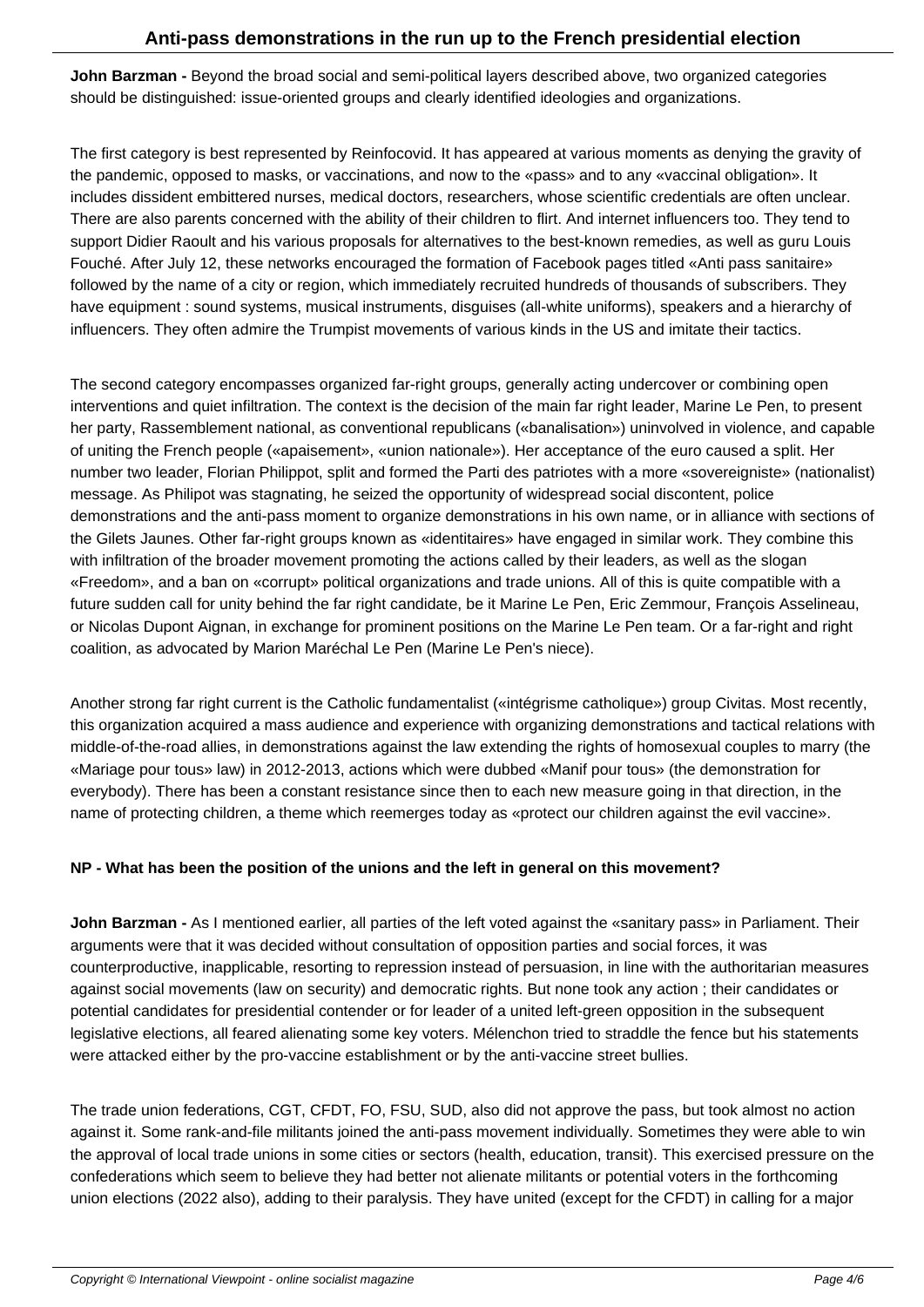united mobilization and strike on October 5 around a number of social issues (wage levels, pensions, unemployment compensation, democratic rights). It remains to be seen whether this will be the beginning of a series of actions which marginalizes the anti-pass protest.

#### **NP - What is the group Ensemble that you work with? What is it's position?**

**John Barzman -** Ensemble! is an organization founded in 2013 to be the third pole in the Front de Gauche alliance of Mélenchon (Parti de Gauche), the PCF and others. It regrouped various tendencies coming from the Revolutionary Communist League - New Anti-Capitalist Party (LCR-NPA), self-management left (ex-Unified Socialist Party,PSU, members) and solidarity movements (ATTAC). It experienced a crisis in 2017 when Mélenchon broke with the PCF and Front de Gauche. Two public tendencies emerged from Ensemble!, the one joining France Insoumise and calling itself Ensemble Insoumis and the other remaining independent and working with France Insoumise as well as other movements (left greens, PCF dissidents, grassroots organizations). These two tendencies were able to preserve certain common structures of Ensemble!

From the beginning of the pandemic, Ensemble! organized a COVID group to analyse the issues, make periodic statements, and encourage initiatives. Both wings of Ensemble! participated. As it were, Ensemble! included renowned researchers, public hospital directors, as well as experienced trade unionists in the health sector (SUD and CGT), as well as elected officials experienced with health issues and many rank-and-file health workers.

This group immediately chose to disprove the arguments of the conspiracy theorists against vaccination in general, or against the breakthroughs in anti-COVID vaccinations. It put forward slogans such as (but not precisely):

- generalize vaccination with public services easily accessible in neighborhoods and workplaces

- against the sanitary pass; due process for employees threatened with punitive measures for not presenting the pass or not being vaccinated

- eliminate industrial patents for vaccines! create a public pharmaceutical industry! solidarity with poor countries unable to obtain the vaccine

- for a broad public health policy increasing proximity services, public hospitals, health training, wages and working conditions of health workers, for European and international coordination of public health policies

- the struggle for public health is part of the struggle for social progress and the environment: improve public education, public health, pensions, wages, democratic rights.

Some debate existed on whether employees subject to disciplinary measures should be supported by defending due process, or should also be vigorously encouraged to get vaccinated.

### **NP - Where do you see all of this going?**

**John Barzman -** I am not optimistic. The fragmentation of the left has led to an almost certain second-round dual between Macron and Le Pen in 2022, with grave implications for the future of an explicitly left mass movement in France (the specter of Italy where the left has been practically eradicated is present). It has also weakened the left's ability to take initiatives on the social front: national strikes, days of action, junction with non-union movements such